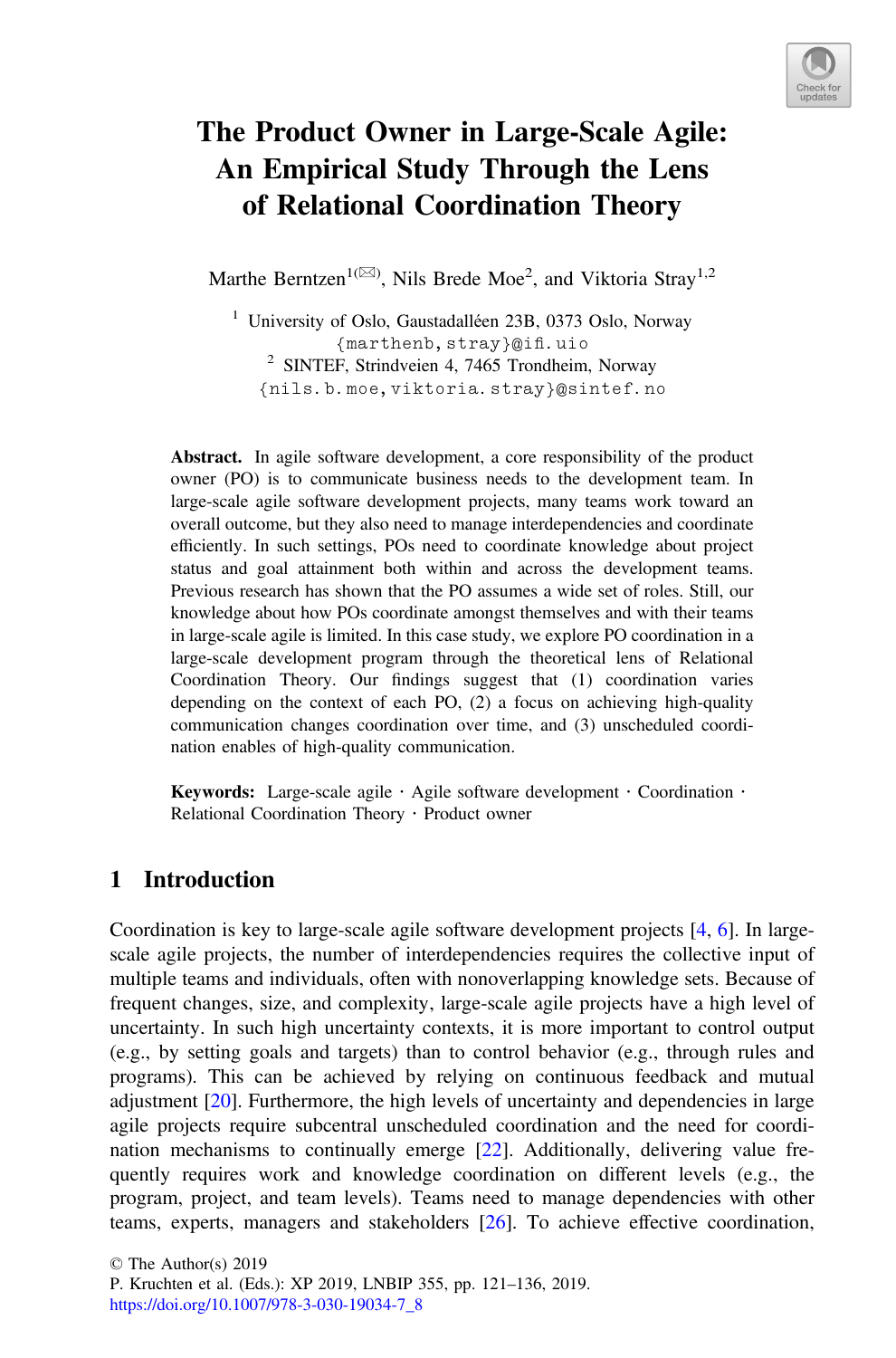participants must be connected through relationships of shared goals, knowledge and mutual respect [[12,](#page-14-0) [13\]](#page-14-0).

Inter-team coordination is one mechanism for managing dependencies in largescale agile. Dingsøyr et al. [[6\]](#page-14-0) described 14 inter-team coordination mechanisms in a large-scale software project, while Stray et al. [\[28](#page-15-0)] identified 20 mechanisms (11 synchronization activities and nine synchronization artifacts). Paasivaara et al. [\[24](#page-15-0)] found that the product owner (PO) and the PO team were critical in assisting with interteam coordination. To understand coordination in large-scale agile, the PO role and the coordination mechanisms related to this role are crucial to understand. To the best of our knowledge, the existing literature does not address how POs coordinate work within and across teams in large-scale agile.

Motivated by the importance of coordination in large-scale agile and the need to understand the coordination in PO teams, our research question is as follows: How do product owners coordinate work in large-scale agile?

The study was conducted in a large-scale software development program, here referred to as the PubTrans program, where 13 development teams work toward the same overall goals. Here, the teams rely on agile methods of choice. Some use a Scrum-based approach, while others use Kanban or some combination of agile practices. As such, there is no one unified agile approach across the teams. Furthermore, while POs coordinate with a range of stakeholders, our focus in this paper is on how POs coordinate with each other and with their teams. The remainder of the paper is organized as follows. Section 2 outlines related work. In Sect. [3](#page-4-0), we describe our research methodology. In Sect. [4](#page-6-0), we present our findings, further discussed in Sect. [5](#page-10-0) which also concludes the paper with a summary of major findings.

# 2 Background and Related Work

#### 2.1 The Product Owner Role in Large-Scale Agile

Agile approaches focus on self-management, emergent processes, and informal coordinating mechanisms. The software team achieves coordination through the simple process of informal communication [\[8](#page-14-0)]. Large-scale projects, defined as projects with two to nine teams, or very large-scale projects, with more than 10 teams, introduce the need for new or adjusted agile practices [[6\]](#page-14-0). When scaling up, several challenges arise, such as managing a larger number of stakeholders, keeping to the agile principles and coordinating the different teams while maintaining an informal approach to communication [\[4](#page-14-0)–[6](#page-14-0), [8\]](#page-14-0). In large software projects, informal communication can take place within teams, between groups of managers, or between groups of representatives acting on behalf of their teams.

Most agile methods are concerned with good customer relationships, where the customer should be involved, preferably on-site and co-located with the development teams and project management [[1,](#page-14-0) [19\]](#page-14-0). In Scrum, the PO is defined as a person who gathers and prioritizes requirements and interacts with the customer [\[25](#page-15-0)]. In other agile approaches, such as Kanban and XP, the role is not defined [\[19](#page-14-0)], but similar activities are performed. In the PubTrans program, in which we conducted the study, the PO role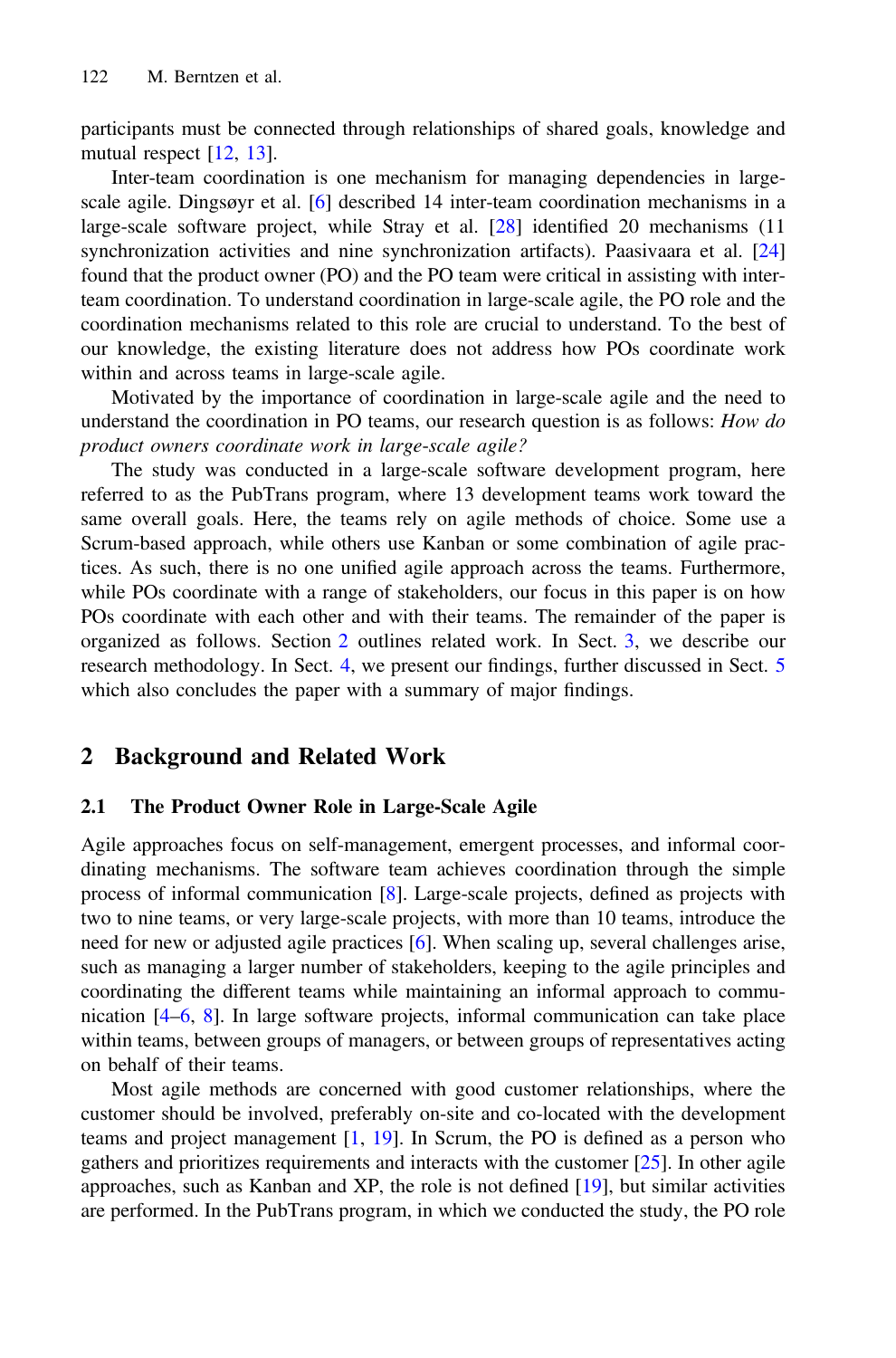is used, although the program does not use Scrum as the only agile approach. A PO needs to understand what should be developed and translate and communicate these business needs to the development team  $[1, 19]$  $[1, 19]$  $[1, 19]$  $[1, 19]$  $[1, 19]$ . The PO defines and prioritizes the features of the product, decides on release dates and content, and is responsible for the profitability of the product [[29\]](#page-15-0). The development team is responsible for designing, testing, and deploying systems, while the PO knows what system should be built.

In large-scale agile, one strategy for scaling the PO function is for the POs to form teams to gather and prioritize inter-team requirements in the face of conflicting and competing business needs [[1\]](#page-14-0). The POs on these teams can either share responsibility or be responsible for a subset of product features [\[24](#page-15-0)]. Bass [\[1](#page-14-0)] identified nine different functions that POs have in large-scale projects, which included architectural coordination, assessing risk, and ensuring project compliance with corporate guidelines and policies. As such, the PO role is a complex role with a broad set of responsibilities, which in large-scale settings may need to coordinate complex, interdependent tasks and team goals contributing to the overall goals of the software project.

#### 2.2 Relational Coordination Theory

Relational Coordination Theory (RCT) is an established and empirically validated theory that originated from research conducted in the airline industry in the 1990s [[12\]](#page-14-0). RCT holds that relationships are central to coordination toward common outcomes. An assumption is that relational coordination is stronger in more horizontally designed organizational structures [\[14](#page-14-0)], which is important to large-scale agile [\[7](#page-14-0), [23\]](#page-15-0).

Relational coordination is defined as "a mutually reinforcing process of interaction between communication and relationships carried out for the purpose of task integration" [[13\]](#page-14-0). Gittell [\[12](#page-14-0)] proposed that relationships provide the necessary bandwidth for coordinating highly interdependent work in uncertain and time-constrained settings and that effective coordination in these settings is carried out through relationships of shared knowledge, shared goals, mutual respect, and high-quality communication, described in the below sections. These three concepts are mutually facilitated by frequent, timely, accurate and problem-solving communication [[11,](#page-14-0) [12\]](#page-14-0). Because largescale agile projects are characterized by high levels of interdependence, uncertainty, and time pressure, and because autonomy is a central tenet in agile [\[4](#page-14-0)], we believe RCT is an interesting theoretical lens for studying coordination in large-scale agile.

Shared knowledge informs participants of how their tasks, as well as the tasks of others, contribute to the overall work process [[12\]](#page-14-0). However, individuals and groups working on different functional tasks often reside in different "thought worlds", which can hamper effective coordination because of the lack of insight about others' work [[9\]](#page-14-0). Drawing on sensemaking theory [[32\]](#page-15-0) and transactive memory theory [[18\]](#page-14-0), RCT suggests that a shared understanding of the work process and a common understanding of each other's areas of expertise across roles facilitate the coordination of knowledge [\[12](#page-14-0)]. When participants know how their tasks fit with other tasks in the work process, they will better understand who will be impacted by changes; in other words, they will understand who needs to know what, why, and when [\[11](#page-14-0)].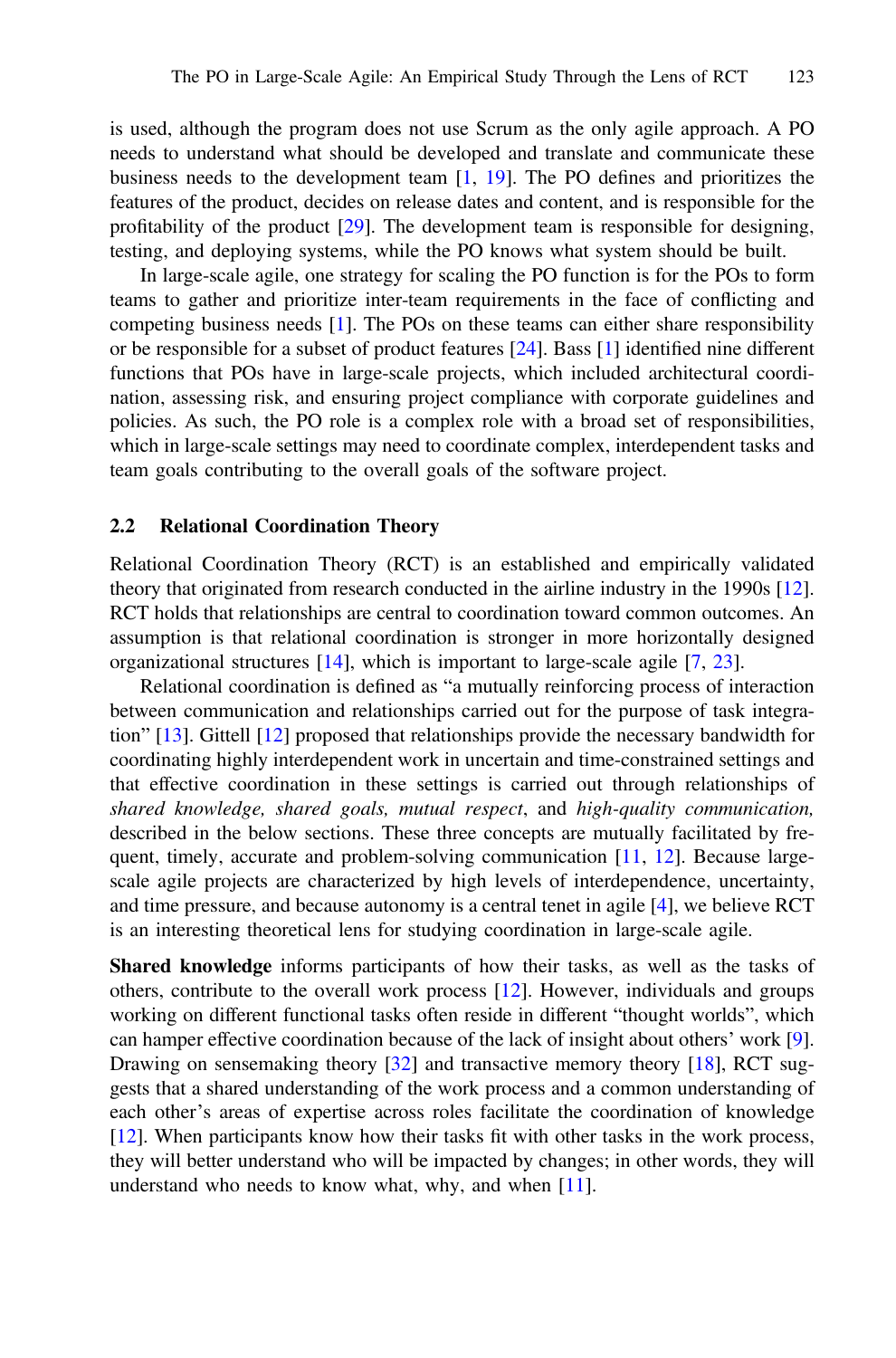<span id="page-3-0"></span>In large-scale system development, no one can know everything. Therefore, teams' and peoples' knowledge networks are essential. Šmite et al. [[26\]](#page-15-0) found the size of teams' knowledge networks in a large-scale agile company to be dependent on the number of years the individual team members had been at the company, in addition to which forums the individual participated in.

Shared Goals. A goal may be seen as shared to the extent that employees across functional areas are aware of the same goals and have a similar understanding of why they are important [\[12](#page-14-0)]. Thus, they play an essential role in effective coordination by enabling people to accomplish a set of complex interdependent tasks [[30,](#page-15-0) [31](#page-15-0)], a common characteristic in large-scale development projects, where autonomous teams work on different parts of an overall product.

In large-scale agile, the collective goal of the project or program can be broken down into a goal hierarchy. The goal hierarchy is important for teams in large-scale agile to share a distal goal while the individual teams pursue their more proximal goals. Nyrud and Stray [[23\]](#page-15-0) found that the demo meeting and backlog grooming were essential in this context because they provided an arena for creating common expectations and understanding the finished product – shared goals within and outside of the team. Moe et al. [\[21](#page-15-0)] found that when managers set goals in a large-scale project without involving the team, it resulted in team members being uncertain about the goal of the project.

| Relational<br>coordination    | Definition                                                                                                                                                                                                                   | Specific examples                                                                                                                              |  |
|-------------------------------|------------------------------------------------------------------------------------------------------------------------------------------------------------------------------------------------------------------------------|------------------------------------------------------------------------------------------------------------------------------------------------|--|
| Shared<br>knowledge           | Informs participants of how their<br>own and others' tasks contribute to<br>the overall work process<br>A shared understanding of the work<br>process and others' areas of<br>expertise facilitate knowledge<br>coordination | Knowledge about overall delivery<br>milestones; knowledge about<br>which team is working on what,<br>when                                      |  |
| Shared goals                  | Direct the attention and effort of<br>individuals and groups<br>Transcend functional goals of<br>different work units and enable<br>unified effort toward a collective<br>outcome                                            | Keeping in mind overall program<br>goals while working on team goals                                                                           |  |
| Mutual respect                | Valuing others' contributions and<br>considering the impact of their own<br>actions on the work of others                                                                                                                    | Considering the impact of one<br>team's work on another;<br>acknowledging differences in<br>priorities; trusting others' decisions<br>and work |  |
| High-quality<br>communication | Communication that is frequent,<br>accurate, timely and problem-<br>solving in nature                                                                                                                                        | Keeping meetings relevant,<br>sending and receiving information<br>at the right time with the right<br>content; constructive feedback          |  |

Table 1. Elements of relational coordination based on the synthesis by Gittell [\[12\]](#page-14-0).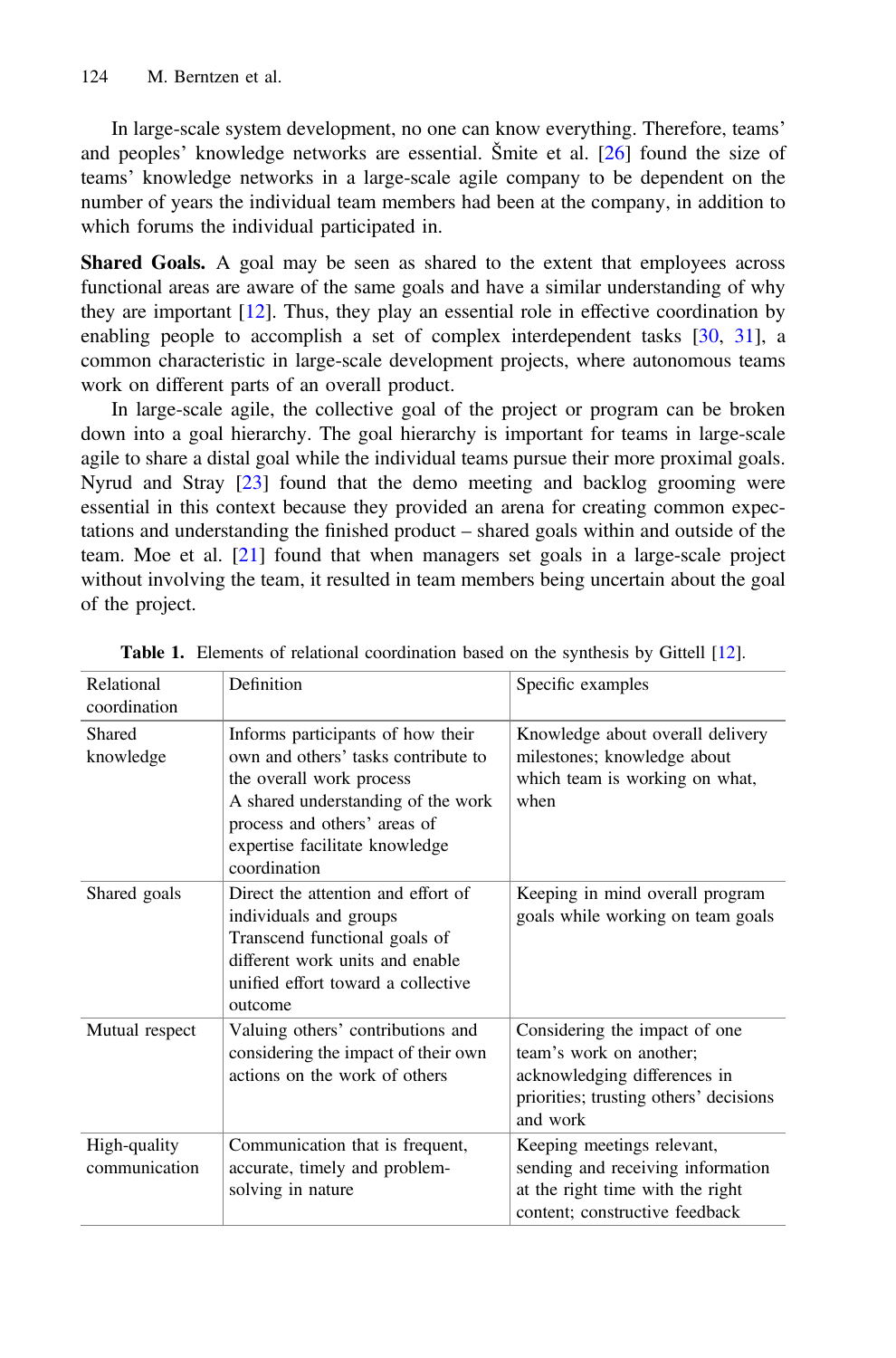<span id="page-4-0"></span>Mutual Respect. Finally, for effective coordination to occur, employees should be connected by relationships of mutual respect between the coordinating parties. According to RCT, mutual respect reinforces the inclination to act in accordance with the overall work process by establishing a middle ground [[12\]](#page-14-0).

A study of large-scale Scrum found that responding respectfully to each other fostered psychology safety, which is important for agile teams [\[27](#page-15-0)]. In a study of a large-scale project Moe et al. [\[21](#page-15-0)] found that external stakeholders approached team members directly, despite members expressing that it disrupts the work. Bypassing the established process reduced team progress.

High-Quality Communication. According to RCT, shared knowledge, shared goals and mutual respect should mutually reinforce high-quality (that is, frequent, accurate, timely and problem-solving) communication [[10](#page-14-0)–[12\]](#page-14-0). This should, according to RCT, contribute to the overall quality of the coordination of the work process.

A survey on coordination in large-scale software teams found the importance of good personal relationships for coordination [[2\]](#page-14-0). Dingsøyr et al. [\[6](#page-14-0)] found the importance of communication in large-scale agile to be both informal and formal, happening both in groups and by two people meeting. Furthermore, they found that an open work area supported fast communication in informal meetings. In relation to RCT, an open work environment enables high-quality communication, building shared goals, shared knowledge, and mutual respect in large projects.

| Data                | Description                                                                                                                                                                                                                                                                                              |
|---------------------|----------------------------------------------------------------------------------------------------------------------------------------------------------------------------------------------------------------------------------------------------------------------------------------------------------|
| Interviews          | 9 POs, 1 product manager, 1 development manager and 1 chief technology<br>officer (CTO)                                                                                                                                                                                                                  |
| <b>Observations</b> | 7 PO task board meetings (update task progress and discuss activities across)<br>teams), 2 PO weekly meetings, 5 weekly status meetings with one of the 13<br>teams, 2 retrospectives with one team, and one team leader retrospective. We<br>facilitated one retrospective meeting during a PO workshop |
| Documents           | Analyzed Slack logs from PO channel and one team channel                                                                                                                                                                                                                                                 |

Table 2. Data sources

# 3 Method

We chose a case study approach [\[33](#page-15-0)], because case studies provide depth and detailed knowledge, and there is little research-based knowledge about how POs coordinate work in large-scale agile. We selected a case in which almost the whole development program was co-located in order to reduce the effects due to the distribution of teams. In the following, we refer to the case as the PubTrans program. The program started in 2016 and aims to develop a new platform supporting public transportation. The first author conducted fieldwork at the program and was given access to rich sources of data, including meetings,  $Slack<sup>1</sup>$  channels and documentation tools. In addition, the two other authors participated in site visits, workshops, and in two of the interviews.

<sup>&</sup>lt;sup>1</sup> Slack is an electronic communication tool, trademark of Slack Technologies, [www.slack.com](http://www.slack.com).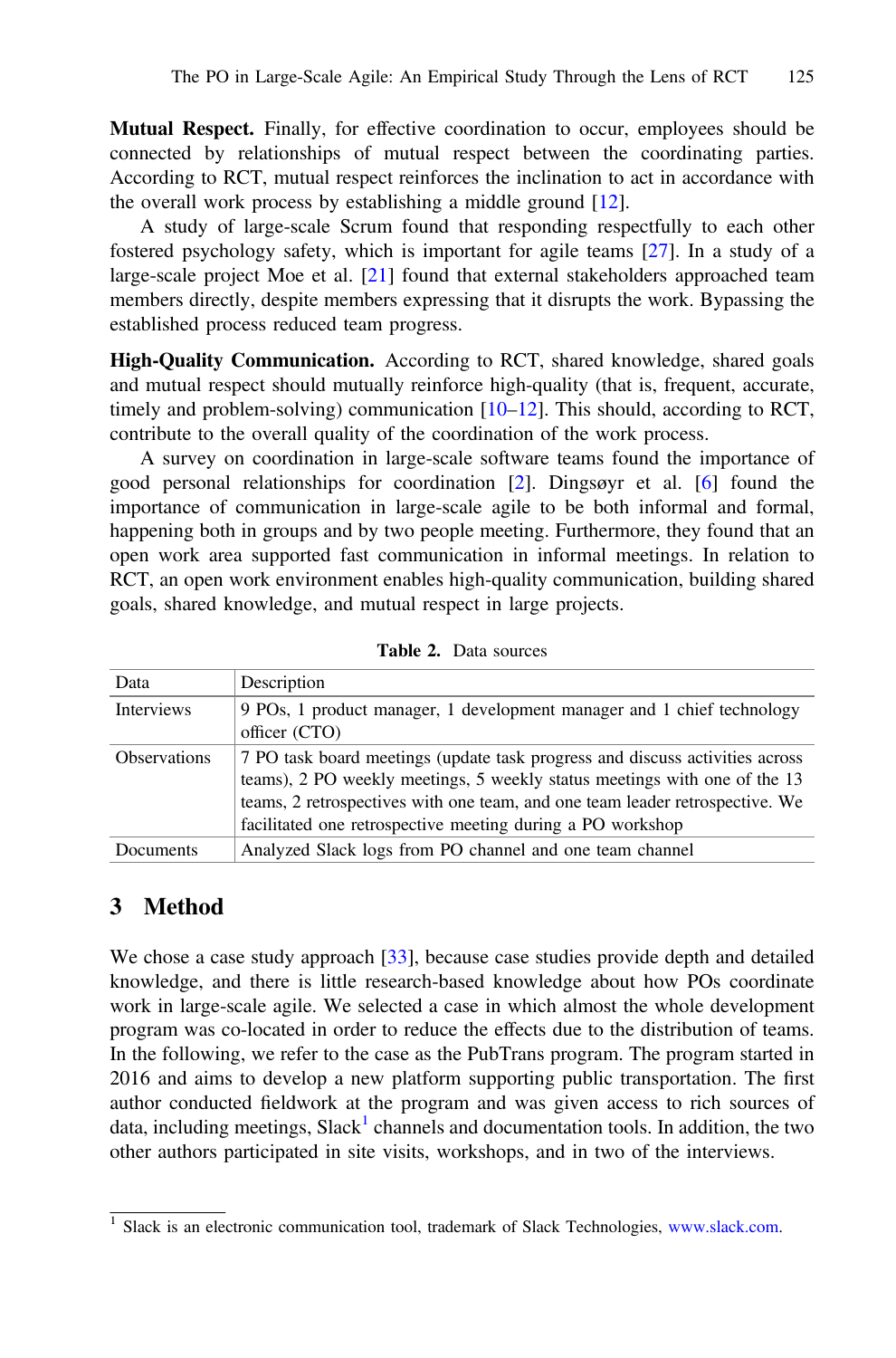## 3.1 Case Description

The PubTrans program has thirteen development teams ranging between five and fourteen team members working toward developing the same products. Each team is responsible for their part of the overall products. The PubTrans program can thus be classified as very large-scale agile [\[6](#page-14-0)]. In order to coordinate work within and across teams the program makes use of various electronic tools, such as Slack, Jira, and Confluence; material artefacts such as task boards; and various scheduled and unscheduled meetings. The development teams are autonomous to the extent that they may choose freely how they go about solving their tasks and rely on agile methods of choice. As such, there is no one unified agile approach across the teams. All teams include a team leader and a PO, but there is no defined Scrum Master role or any other roles specific to any one agile method. The POs are situated within each team and are considered part of the development teams in the PubTrans program. Seven of the POs have one team, whereas two have three teams each. The POs have varied backgrounds; some have a technical (e.g., engineering) background and have been working in the product domain for several years, while others came from industries such as marketing and business development.

# 3.2 Data Collection

We conducted twelve interviews in October 2018. The interviews were semistructured, and we allowed the conversations to develop naturally as the participants unfolded their stories. The duration of the interviews was between 30 and 60 min (average of 40 min). All interviews were tape-recorded based on participants' consent and were later transcribed by the first author. We spent a total of eighteen days with onsite observation and participated in several PubTrans activities, described in Table [2](#page-4-0).

# 3.3 Data Analysis

When analyzing the data material, we relied on data triangulation, including observation, interviews, and documentation as data sources (see Table [2](#page-4-0)). Our rationale for the choice of these data sources for the study of PO coordination was that by interviewing the participants, we gained access to their own understanding of their work routines. Analyzing the observations and documentation such as Slack logs shed light on the accounts given by the interviewees and provided context to their statements. As such, data triangulation was likely to contribute to strengthening our findings and conclusions through increased accuracy and compellability [\[33](#page-15-0)].

Through our engagement with the data, RCT emerged as an appropriate lens for examining PO coordination in a large-scale agile setting. This is because RCT is a suitable theory for organizational contexts characterized by high levels of interdependence, outcome uncertainty, and time criticality [[11,](#page-14-0) [12](#page-14-0)] typical in large-scale development. We coded the data using Nvivo according to the coordination mechanisms used by the POs (Table [3\)](#page-6-0) and how these mechanisms related to the RCT concepts defined in Table [1](#page-3-0). The coding process proceeded as follows: First, all three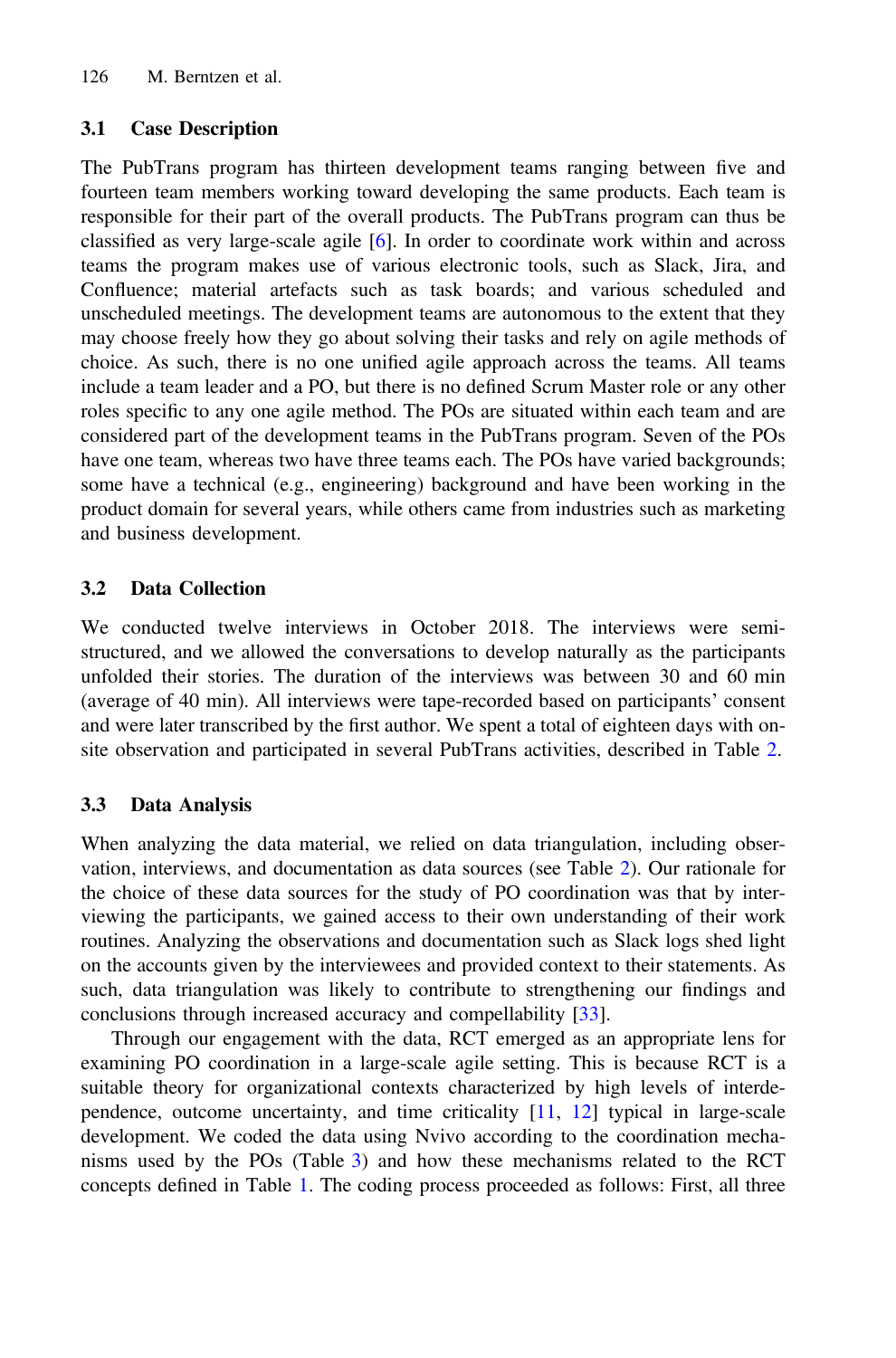<span id="page-6-0"></span>authors coded parts of the material. Second, the authors discussed the material, resolving any disagreements. Third, the first author coded the material in more detail, followed by a second discussion of the analysis and results.

## 4 Results

Table 3 shows the main coordination mechanisms involving the POs. These were identified based on documentation of work routines from the PubTrans program, the interviews, and the authors' on-site observations. In the following, we describe a selection of these coordination mechanisms in relation to the relational coordination concepts of shared goals, shared knowledge, mutual respect, and high-quality communication.

| Coordination mechanism            |   | Between POs   PO and team |
|-----------------------------------|---|---------------------------|
| Product owner weekly meeting      | X |                           |
| Product owner task board meeting  | X |                           |
| Product owner workshop activities | X |                           |
| Unscheduled conversations         | X | X                         |
| Slack                             | X | X                         |
| Jira                              | X | X                         |
| Confluence/wiki                   | X | X                         |
| Team status meetings              |   | X                         |
| Team retrospectives               |   | X                         |
| Internal team practices           |   | X                         |

Table 3. Product owner coordination mechanisms

## 4.1 Coordination Between POs

The weekly PO coordination meeting, facilitated by the product manager, enabled discussions on shared experiences and matters that came up during the previous week. For instance, POs discussed challenges with team processes or updated each other on external client issues. Having a weekly meeting contributed to communication that was problem-solving, accurate, and frequent. However, its content seemed to vary. One PO told us, "There is no fixed, no defined agenda. We are supposed to talk about what is on our mind, and that is a very open question! [laughs]. It can be anything. So I think there have been some meetings that we have not gained so much from." The POs expressed different opinions regarding this weekly meeting. Some POs thought it was very useful, in particular for building shared knowledge and goals. Some thought that once a week was too frequent, because they wanted to spend more time with their team, whereas others felt there should have been more PO meetings like this because "we don't have any places to meet to exchange experiences across teams, other than these Product Owner meetings." As such the meeting appeared to be an important coordination mechanism in relation to shared knowledge and goals.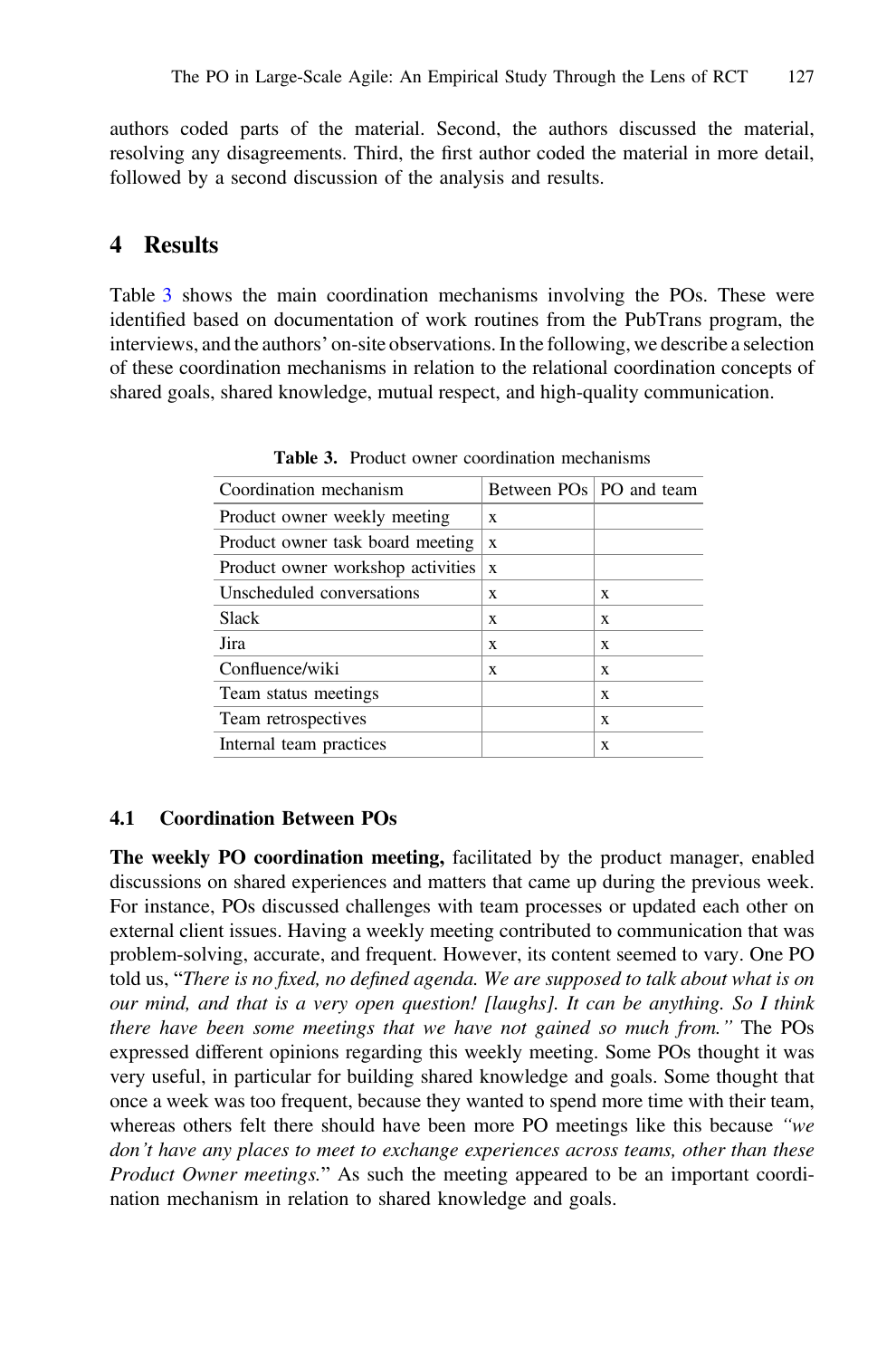The bi-weekly task board meeting gathered the POs and relevant stakeholders. The meeting was typically facilitated by the product manager, CTO, or program management. All met in front of a large visual task board  $(Fig. 1)$  to update each other on their progress – current in-progress tasks and long-term delivery milestones. As such, this artefact provided all POs with shared knowledge of current goals and the status of the teams' various tasks.



Fig. 1. The PO task board meeting.

The task board meeting was initially termed the "prioritization meeting," but according to the participants, this meeting did not meet its purpose. Rather than focusing on task prioritization, it was more of a reporting and updating meeting in which all POs simply reported on their teams' progress, and many talked for several minutes about their teams' internal tasks. Until recently, the meeting lasted one hour, and we observed how the POs struggled to pay attention to what others were saying as time went by. One PO said, "If we compare hours spent [at this meeting] versus insights gained, it doesn't add up." Across several meetings, we observed that several sat down on the floor after a while, and some started looking at their phones, responding to messages and e-mails, rather than listening. During the interviews, some said that they felt bad for being disrespectful when they did not pay attention. Most of them, however, perceived the intention behind the meeting – updating each other on progress across teams – as useful and therefore wanted to keep the having meeting, but in a different format.

Unscheduled coordination between POs was common and was done just by walking over to each other in the open office environment. One PO explained, "I seek out people at their desks… It is something about it, one thing is to communicate in writing [e.g., sending an email], but in my experience, you accomplish more by just talking to people." Sometimes a PO would also call a spontaneous meeting, inviting only those that needed to be part of the particular coordination activity.

Moreover, the POs have a dedicated Slack channel, created in March 2018, for knowledge sharing and quick updates regarding the goal attainment of the different POs' teams. During the interviews and from examining the Slack logs, it became clear that this channel was used to varying degrees by the different POs. Primarily, it was used for frequent and timely information updates, such as notifying each other of absence, or uploading documents such as plans and presentations, rather than for knowledge sharing and ensuring the attainment of shared goal across teams. For instance, one particular day in September 2018, two POs discussed whether to hold the weekly PO meeting: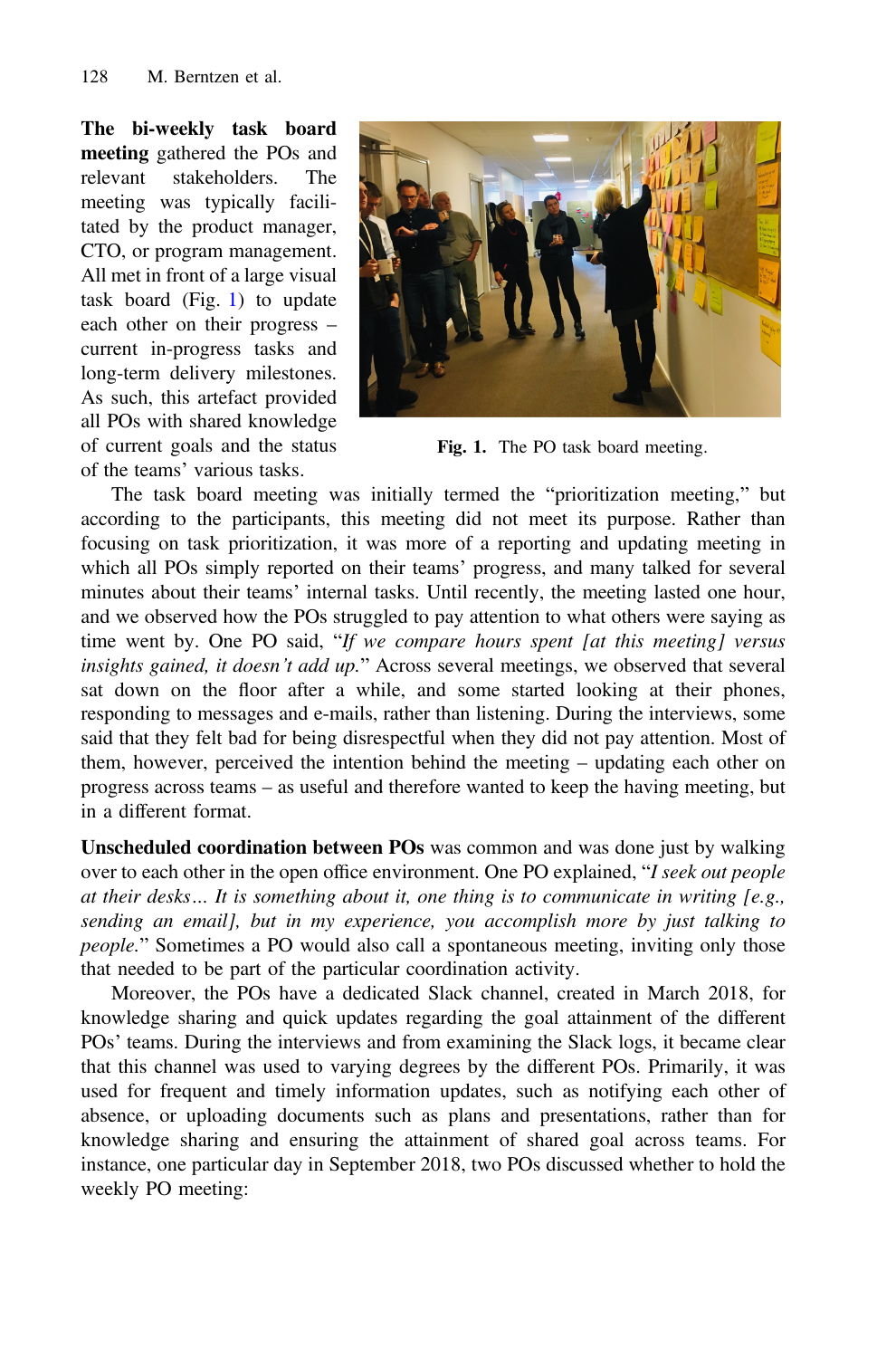PO 1: "Does this mean you will not be here today either @PO 3? [PO 4] said he too would be absent today, and so is [the Product Manager], and when there is so few of us, is there a point in going through the things we agreed all of us should be part of? Should we skip the meeting?"

PO 2: "I'd like to meet those of you who are present, but we can postpone the planned common PO discussion theme"

PO 1: "We'll meet as planned then."

The POs also use the Slack channel more informally. During a PO workshop, one posted, "This is the smallest hotel room I ever saw! You'll find me in the bar." This social and informal communication may indicate mutual respect and a sense of community among the POs, a mutual respect that is perhaps reinforced by the coordination activities they perform throughout the year.

The PO quarterly workshop gathers the POs normally overnight at an off-site location. Prior to these quarterly workshops, all POs attend a set of preparation meetings with the product manager. This is done to gain a sense of shared goals and knowledge before the workshop in order to work more efficiently together. As such, the quarterly workshop contributes to both shared knowledge and shared goals between POs at an overall program level, but it may also reinforce mutual respect between the POs as they get to know each other better. As stated by one of the POs, "It is... both professionally useful, but it's also about getting together. It is rather social, actually." The topics of the workshops depend on upcoming issues in the PubTrans program, for instance, discussing the potential implications of overall program strategies in relation to specific team and cross-team deliveries in the upcoming quarter. Another theme could be improving their own work processes, such as inter-team coordination.

In late fall 2018, two of the authors joined the POs for one such workshop with the product manager and eight of the nine POs. At this workshop, we facilitated a retrospective with the POs focusing on coordination efficiency. One outcome of this retrospective was four action points they believed would improve the coordination. First, in relation to the quarterly PO workshop, some POs expressed that they would prefer if the workshops were one full workday, with no overnight stay, as some felt it took up too much time. This led to some discussion, but eventually, although other POs appreciated the change of scenery, they agreed to try the next workshop as a one-day workshop. This demonstrates that although the POs do not always agree or have the same preferences, they are willing to adjust to each other, which may indicate mutual respect.

A second action point was to move all written communication to Slack rather than use it as a supplement to e-mail. After the workshop, we observed a change in the communication in the dedicated PO Slack channel. Communication in the channel became more frequent and contributed more toward shared goals and knowledge among the POs. For instance, the POs started to share "best practice" tips and work routines on Slack, as well as agenda points for the weekly PO meeting. A third action point was to increase the focus on a clearer agenda for the weekly PO meeting. As such, the communication at this meeting might have become more accurate, which in turn contributed to reinforcing shared knowledge and goals. Finally, the fourth action point was to reduce the length of the task board meeting from one hour to 20 min and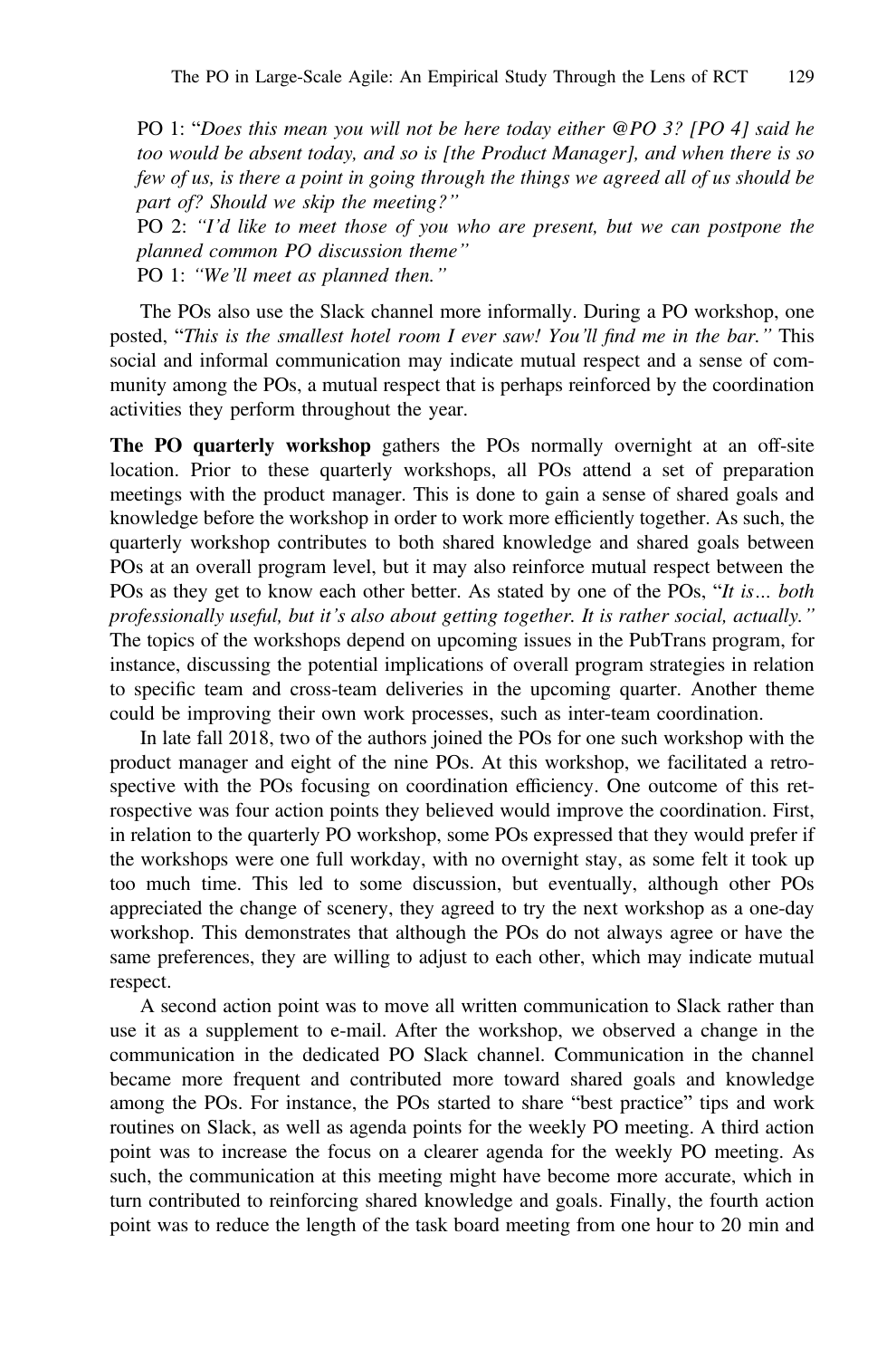to focus only on updates relevant for at least two thirds of the attendants. In the following three meetings, we observed that the new format led to communication that was more accurate and timely.

## 4.2 Coordination Between POs and Their Teams

We found differences in how the POs coordinate with their teams. Some POs have well-established practices and close, regular interaction with the team, while others have a more loosely defined approach with a high level of delegation. Regardless of their level of interaction with their team(s), the POs aim to communicate the vision and priorities for the teams' work such that all team members share knowledge about the team's own goal, as well as an understanding about other teams' work.

Coordination with the team leader was a key process for most POs. Several POs spoke respectfully about their team leaders, seeing them as having both good people skills and good technical skills. The POs described the team leader as an essential link for coordination with the team, who often joined the POs in the decision-making. One PO explained, "We go through all priorities together. […] we are rarely in disagreement. And if there is… it could, for instance, be that I have knowledge from the business side that calls for different priorities, then I make the decision, but normally we agree."

During a team retrospective, several team members expressed the importance of the PO and the team leader in shielding the team from external pressure and in making sure they knew which tasks to work on. This may indicate both the importance of these roles in relation to shared knowledge and what many POs found important: respect for the developers' time and their role in the overall goal attainment.

Stand-up meetings with the team varied in frequency. Some teams had stand-up meetings every day, others once or twice a week, and some on a more ad hoc basis, for instance through sharing task-related information on team Slack channels. The stand-up meeting was an important meeting for sharing knowledge and solving issues. A PO explained the challenge of just listening and then being an active participant in the meeting: "I want to be part of the stand-ups, as I want to pay attention to what they are doing  $[...]$  but then they expect me to say something, and I feel that I have to, otherwise it is all 'top-down." He further explained that he wanted to listen and learn from the team, but at the same time, he was not sure what he could bring to the meeting because he saw his work tasks as very different from the team's and did not find it relevant to talk about those tasks.

Retrospectives with the team varied in frequency and process. When the team members got together to discuss their work during the previous period, the meeting contributed to strengthening shared knowledge about the teamwork processes and shared team goals in that the teams analyzed, discussed, and adjusted their own practices. Mutual respect among the participants might also have been strengthened as they shared their thoughts and perspectives. Many POs left it up to the team leader to facilitate team retrospectives, while some took a more active role.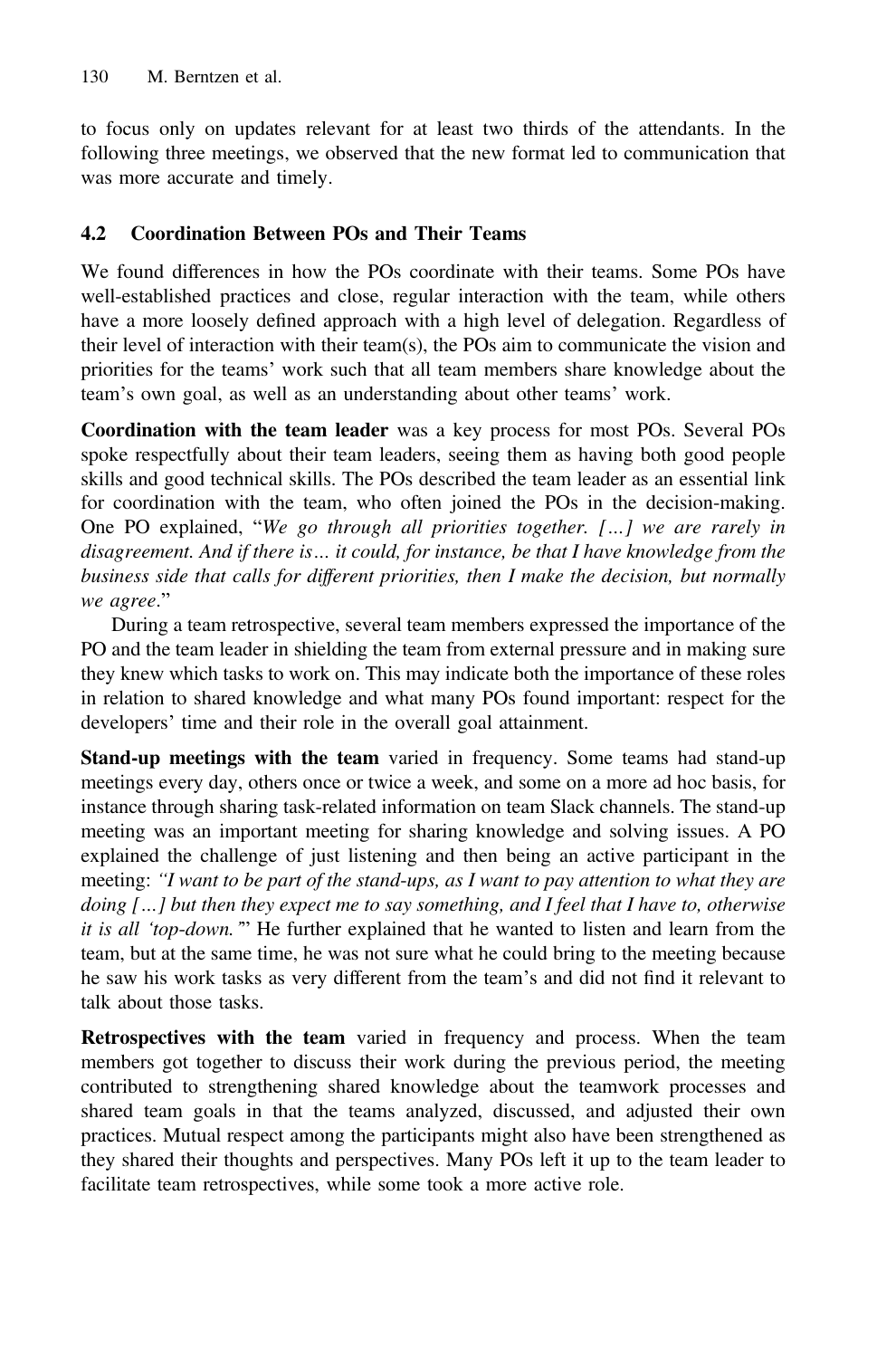<span id="page-10-0"></span>Furthermore, the retrospectives provided important information as to how the POs could adjust their coordination practices toward the team. One PO explained, "*I thought* me and the team leader were good at bringing information back to the developers. As it turned out during our last retrospective…we were not! And we are going to do something about that." This illustrates the importance of conducting retrospectives so that the team can mutually adjust to better accommodate each other. The willingness to adjust based on feedback may also indicate respect toward the team members through acknowledging the impact a lack of information could have on their work.

Unscheduled coordination with the team appeared important for fast decisionmaking. Much of the coordination with the team occurred during spontaneous conversations and meetings, and many decisions at the team level were made during such unscheduled conversations. According to one PO, "If there are decisions to be made in relation to choice of technology or similar, normally it would be me, the team leader and some developer... we just decide then and there  $[...]$ ." This illustrates how shared knowledge about decisions are reached through accurate, timely, problem-solving communication.

Slack was also extensively used among the teams in the PubTrans program; almost all teams appeared to have closed private channels where the whole team, including the PO, discussed internal matters. In addition, there was a range of public channels for different topics. While Slack was seen as an invaluable source of knowledge and information, for some it became overwhelming. One PO of three teams explained, "I spent some time adjusting from e-mail to Slack.  $[...]$  There are so many channels! It is so much to pay attention to and read, it can actually be a bit too much." The same PO further explained that Slack was not used for making larger decisions, but that overall, Slack was a great place to keep the discussion going on technical issues and everyday work-related matters.

# 5 Discussion and Conclusion

The PO has an important role in agile development, often performing a complex set of activities [[1,](#page-14-0) [19](#page-14-0)]. Our findings underscore the importance of relationships for efficient coordination among POs and between the PO and the team. We have attempted to shed light on PO coordination through the concepts of RCT. We now turn to discussing our research question, "How do product owners coordinate work in agile?" Our analysis of PO coordination in a large-scale agile development company shows that (1) coordination varies depending on the context of each PO (type of team, experience, preferences), (2) a focus on high-quality communication changes coordination over time, and (3) unscheduled coordination enables high-quality communication.

# 5.1 Coordination Practices Varies Between the POs

During our observations and in the interviews, we noticed several differences in PO coordination both among each other and toward their teams. This may be due to differences in coordination preferences among the POs, as well as the number of teams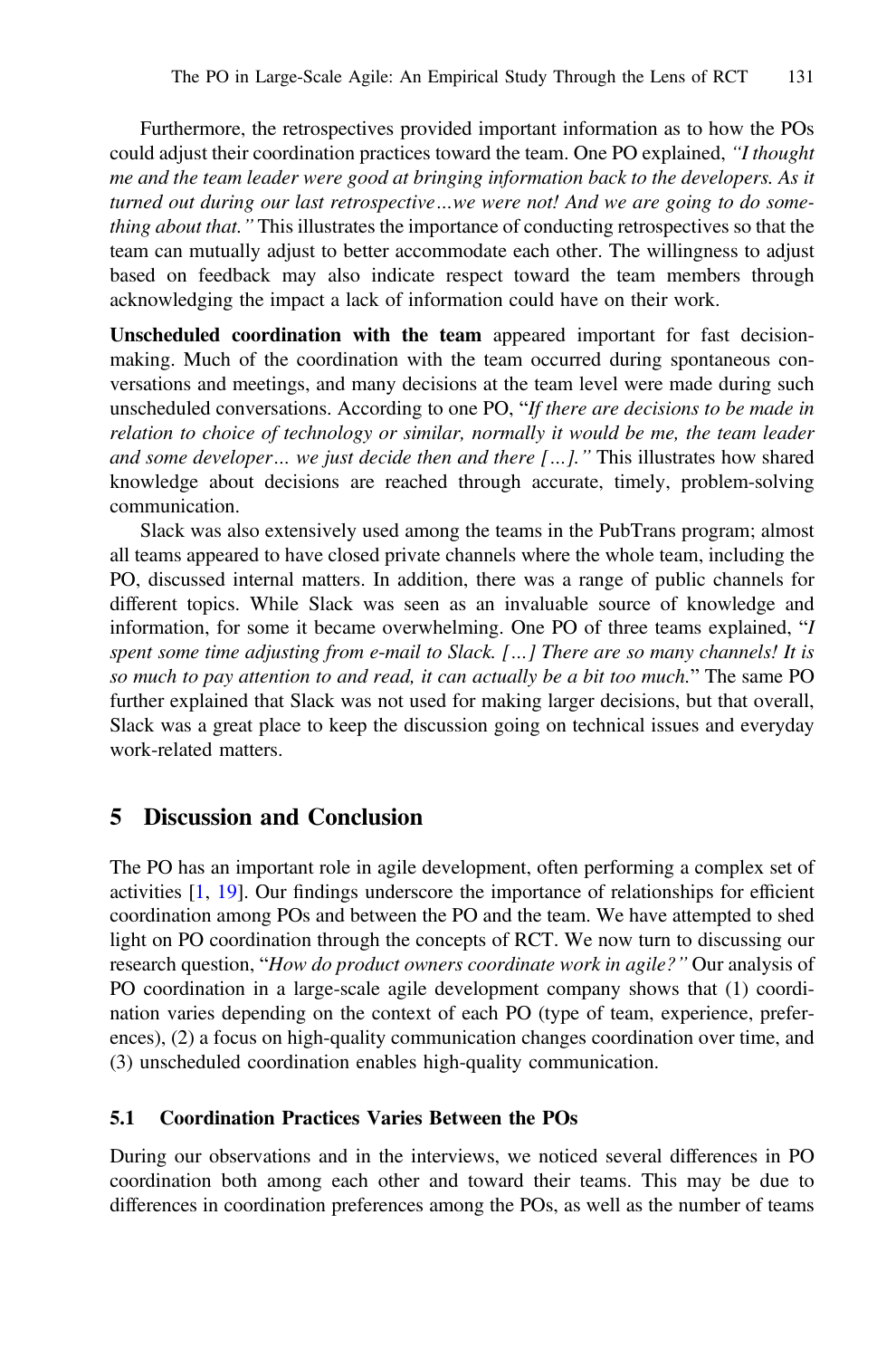a PO is responsible for. It may also be due to the autonomy the teams have in choosing their approach to agile methods leading to a variety in coordination mechanisms between the POs and their teams. The differences in routines on each team may have made it more challenging to coordinate across teams and between POs, and to ensure a shared understanding of goals among the POs and across and the different teams.

High-quality communication reinforces shared goals and knowledge  $[12–14]$  $[12–14]$  $[12–14]$  $[12–14]$ . The POs communicating frequently with their teams and with other POs, experienced such coordination to be beneficial, which then lead to even more frequent communication. Furthermore, how long the POs had known the teams and each other varied, which also might influence how frequent a PO communicate with other POs and their teams. In relation to this, Šmite et al. [\[26](#page-15-0)] found that the frequency of communication and the number of actors a person coordinated with depended on how long the person had been at the company. The longer the experience, the more frequent the communication, which indicates that coordination becomes more accurate because of knowledge about who knows what [\[26](#page-15-0)].

#### 5.2 Changes in Coordination Over Time

Several of the coordination mechanisms involving the POs, such as the task board meeting and Slack communication, changed during the period of the study. Our findings are consistent with those of Jarzabkowski et al. [[15\]](#page-14-0), who argued that coordinating mechanisms do not appear as ready-to-use techniques but are formed as actors go about the process of coordinating. Furthermore, coordinating mechanisms are not stable entities but emerge through their use in ongoing interactions [[15\]](#page-14-0).

Throughout our data collection period, the main driver for change in a coordination mechanism was the focus on continuous improvement. During the retrospective, several action points were set, and we observed how coordination mechanisms were improved; for example, the task board meeting, was improved by more timely and accurate communication in that the meeting became shorter and more focused. We also observed a change in the PO Slack channel toward more frequent and problem-solving communication, for instance by using the channel to share agenda points for meetings and best practices from teams.

## 5.3 Unscheduled and Frequent Coordination Enables High-Quality Communication

As a supplement to the scheduled meetings, we found that unscheduled meetings appeared to be an important driver of high-quality communication in the PubTrans program for coordination on a daily basis. Our results indicate that unscheduled meetings and seeking out people at their desks are important for efficient day-to-day coordination. We also found that the use of Slack enabled timely, frequent, and unscheduled coordination between subsets of people, such as between the POs or within teams. As such, our results indicate that standardizing the communication channels on one digital platform contributes to shared knowledge across POs and teams.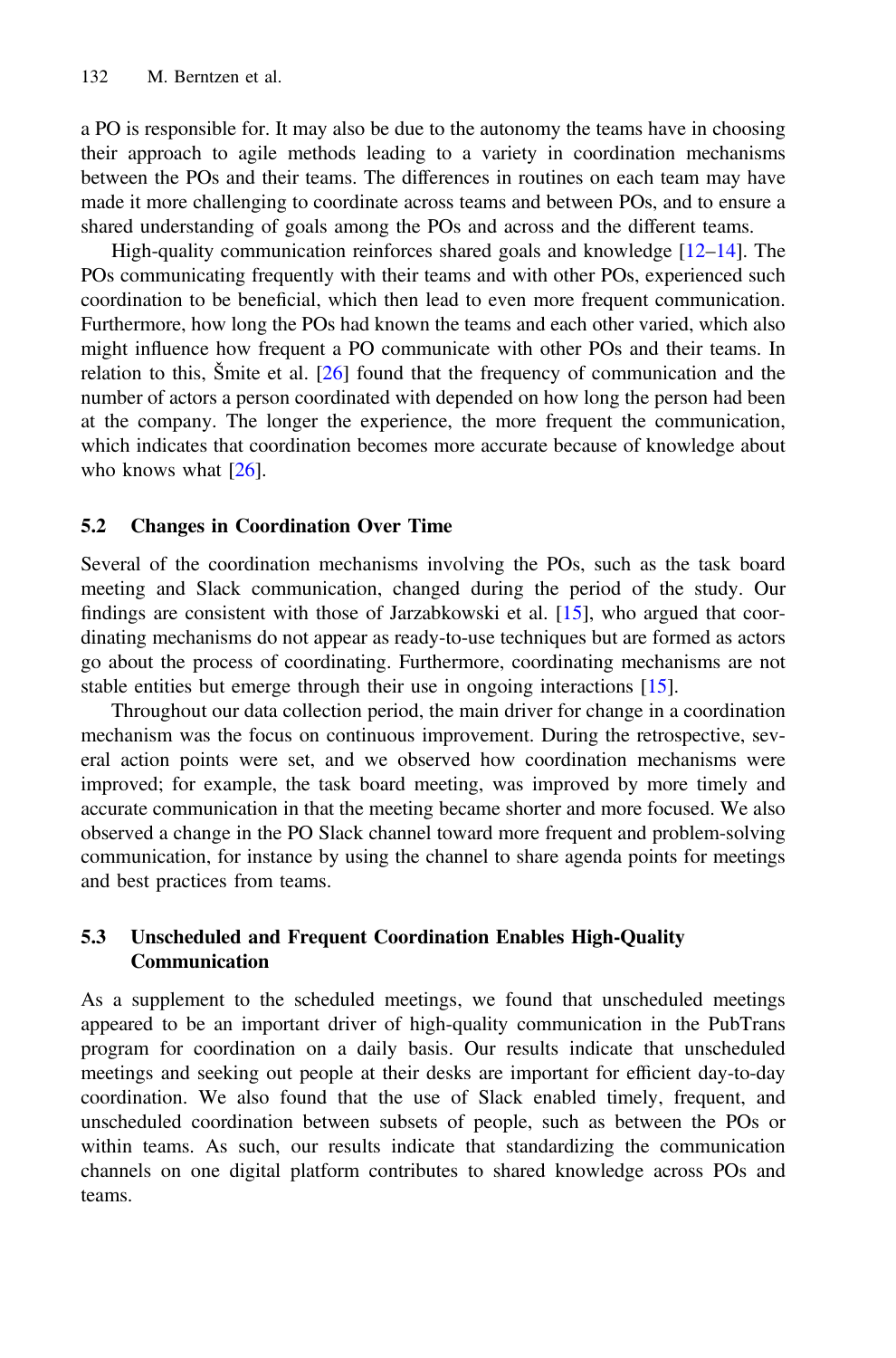Unscheduled conversations and meetings contribute to strengthening the shared knowledge and goals and can be seen as timely and problem-solving communication, in particular when only a subset of the POs needs to coordinate. In line with our findings, previous research supports the importance of both formal and informal communication, both in groups and by two people meeting, and that an open work area in large-scale agile supports fast communication in informal meetings [[6\]](#page-14-0).

#### 5.4 Implications for Theory and Future Research

As can be derived from our results and this discussion, the elements of RCT are evident in the coordination mechanisms used by the POs in the PubTrans program. The theory, therefore, appears suitable for studying coordination in a large-scale agile setting. According to RCT, organizational change is seen as intertwined with the relationships between roles. Research that explores organizational change to further develop the theory has been encouraged [[11\]](#page-14-0). Furthermore, according to RCT, relationships between roles are central for coordination [\[11](#page-14-0)–[13](#page-14-0)]. In her work on the airline and health industries, which also represent large-scale settings, Gittell [[12,](#page-14-0) [13\]](#page-14-0) observed that the companies that performed best had higher levels of relational coordination between roles, which was explained by the differences between the studied companies in terms of shared knowledge, goals and mutual respect. In line with this, our results indicate that frequent communication and interaction between POs is important for coordination, also in the PubTrans program. Furthermore, our results indicate that coordination between the PO role and the team leader role is key for high-quality communication, knowledge sharing, and updates about goal attainment with the teams. While this study contributes to the understanding of PO coordination, this study is the first to utilize RCT in large-scale agile for understanding PO coordination. Therefore, more studies from other programs are needed to make comparisons between large-scale agile programs.

Future research could also investigate whether the number of teams for which the POs are responsible influences their coordination practices. It might be that the more teams, the more coordination is needed on each PO's part. Finally, while POs coordinate with a range of stakeholders, including customer representatives, management, and architects, our focus in this paper was on how POs coordinate with each other and with their teams. An interesting topic for future research would thus be to expand the focus to investigate how POs coordinate their work with other stakeholders.

#### 5.5 Implications for Practice

We believe that our study has the following main implications for PO coordination. First, we recommend focusing more on unscheduled meetings rather than scheduled, time-consuming meetings, as also suggested by other research on large-scale agile [\[22](#page-15-0), [28\]](#page-15-0). Established frameworks such as the Scaled Agile Framework and Large-Scale Scrum recommend a rather fixed meeting structure [[16,](#page-14-0) [17](#page-14-0)]. In contrast, our results indicate that unscheduled meetings are important enablers of spontaneous coordination that contribute to shared goals, shared knowledge and mutual respect in large-scale agile. Such meetings are facilitated by open work spaces and co-located teams [[6\]](#page-14-0).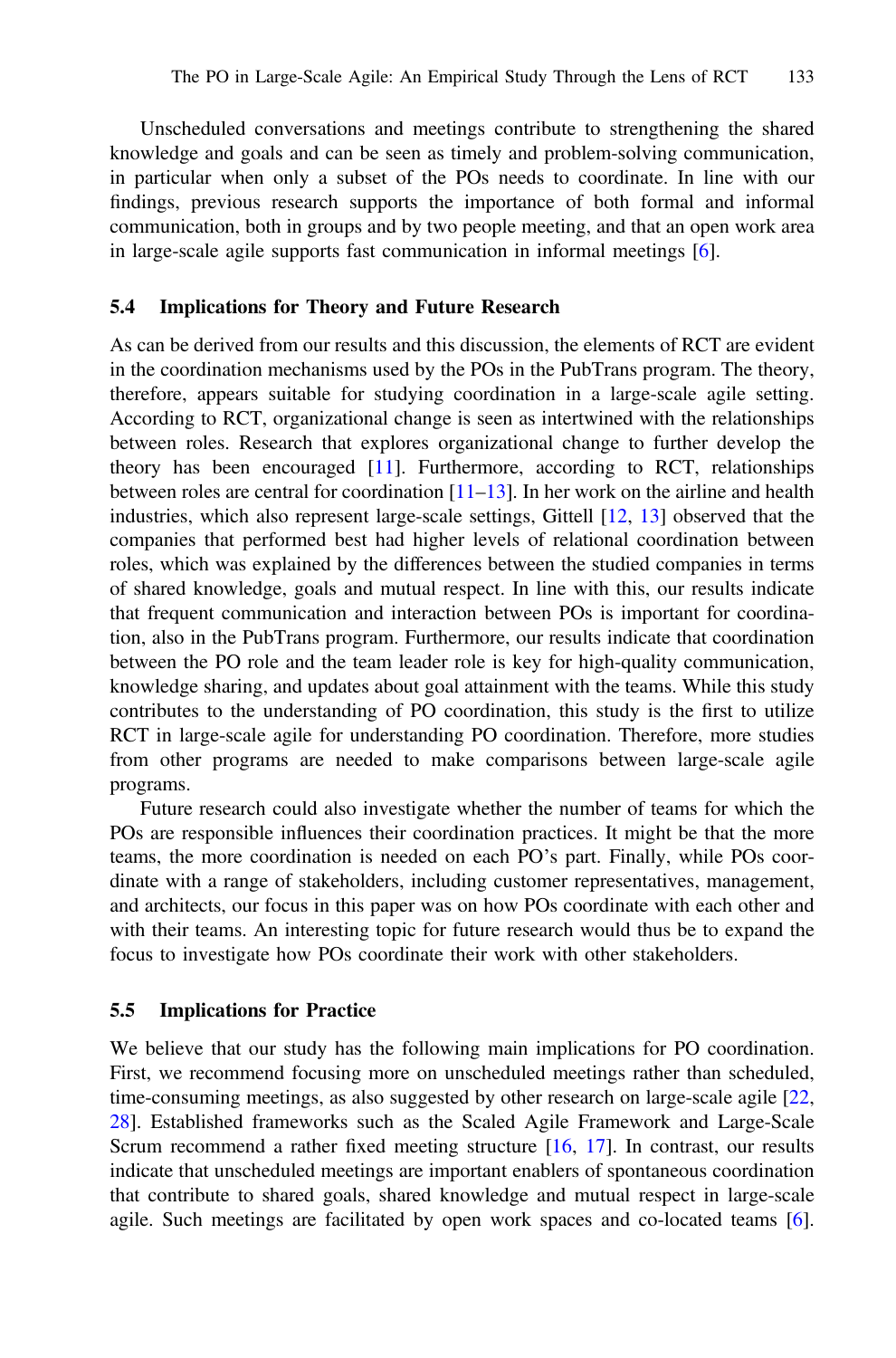Second, we recommend agreeing on a common communication infrastructure, such as Slack, for swift communication and information sharing, but also for the POs to have their own space where they can discuss outside of the scheduled meeting arenas. Third, frequent meetings and workshops in which POs can discuss goals and share knowledge are necessary. However, such meetings should have a clear, predefined agenda to ensure efficient use of time and resources. Fourth, scheduled workshops throughout the year contribute to forming social bonds between the POs supporting relational coordination. Finally, we advise regular retrospectives focusing on improving coordination, strengthening shared knowledge and goals, and reinforcing mutual respect and trust within the PO group.

#### 5.6 Limitations and Concluding Remarks

One limitation of our research is the reliance on a single case. As such, the general criticisms of single-case studies  $[3, 33]$  $[3, 33]$  $[3, 33]$  $[3, 33]$  $[3, 33]$  apply to our study. However, our rationale for choosing the PubTrans program as our case was that it represents a setting in which large-scale agile has been applied since the outset of the program in 2016. Furthermore, because the program is largely co-located and the POs are considered part of the teams, the case provided a unique setting for exploring how POs coordinate in large-scale agile settings. A further limitation relates to the reliance on semi-structured interviews as a major source of data collection and analysis [\[3](#page-14-0)]. However, data triangulation made it possible to study the phenomena of interest from different viewpoints, as well as during the changes we observed, which should serve to strengthen our results [\[33](#page-15-0)]. We facilitated a PO retrospective in which concrete action points were formed, indicating that we did affect how work processes are conducted in the PubTrans program, at least for the time being. However, the PubTrans program already had a high awareness of challenges with inter-team coordination before we started our research. Therefore, we do not believe our presence has biased the results.

On a concluding note, in this paper, we applied a relational coordination lens to the question of how POs coordinate work in large-scale agile system development. Our findings suggest that the PO contributes to shared knowledge and goals both within and across teams, and that efficient coordination also includes relationships of mutual respect and high-quality communication. This is in line with previous findings from research using RCT; however, this study is the first to investigate relational coordination in a large-scale system development setting. As such, this study makes way for future research that can contribute both to the further development of RCT as well as improving our understanding of coordination in large-scale agile development.

Acknowledgements. This research was supported by the Research Council of Norway through the research project Autonomous teams (A-teams) project, under Grant Number 267704.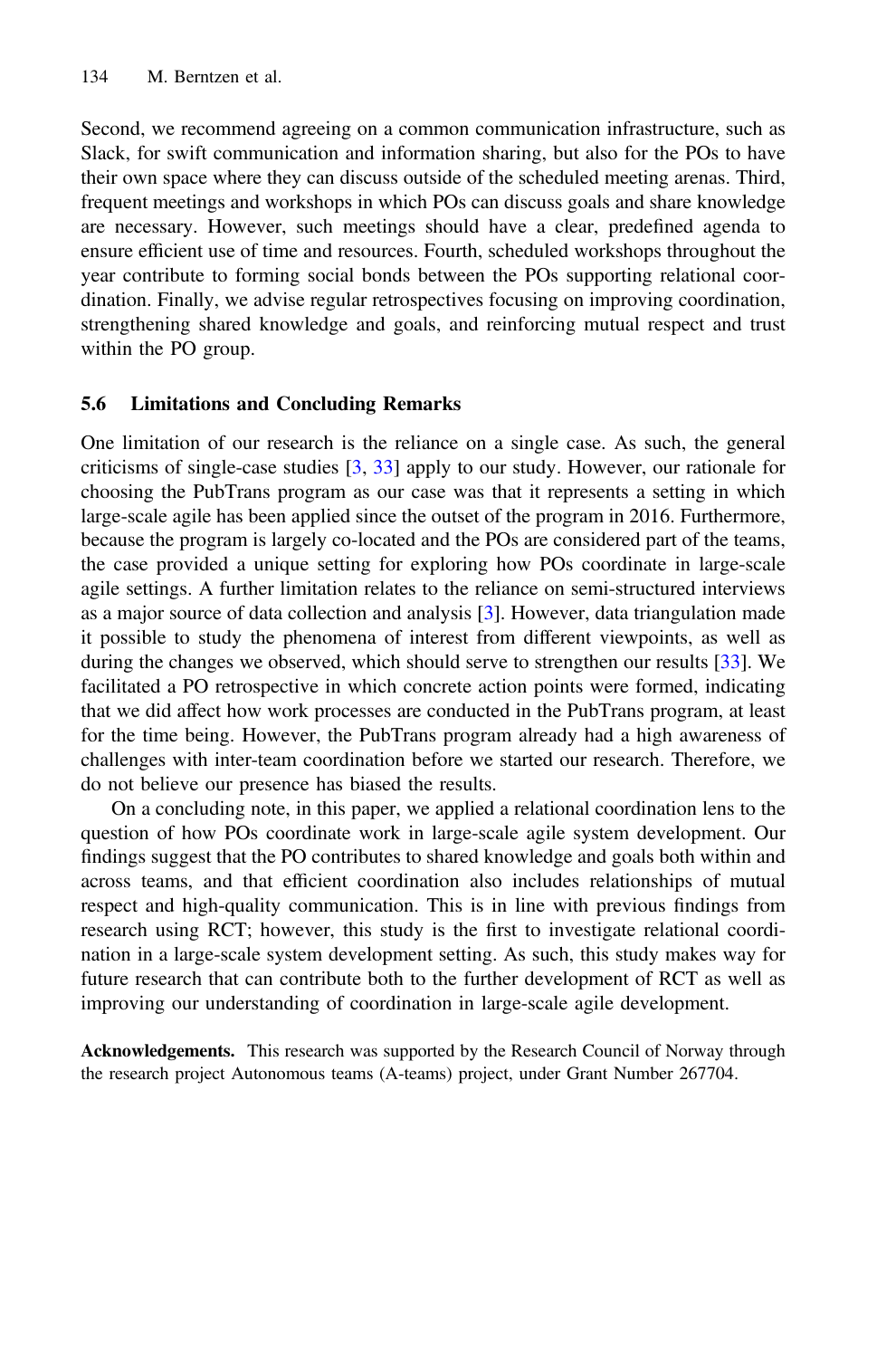## <span id="page-14-0"></span>References

- 1. Bass, J.M.: How product owner teams scale agile methods to large distributed enterprises. Empir. Softw. Eng. 20(6), 1525–1557 (2015)
- 2. Begel, A., Nagappan, N., Poile, C., Layman, L.: Coordination in large-scale software teams. In: Proceedings of the 2009 ICSE Workshop on Cooperative and Human Aspects on Software Engineering, pp. 1–7. IEEE Computer Society (2009)
- 3. Diefenbach, T.: Are case studies more than sophisticated storytelling?: methodological problems of qualitative empirical research mainly based on semi-structured interviews. Qual. Quant. 43(6), 875–894 (2009)
- 4. Dikert, K., Paasivaara, M., Lassenius, C.: Challenges and success factors for large-scale agile transformations: a systematic literature review. J. Syst. Softw. 119, 87–108 (2016)
- 5. Dingsøyr, T., Moe, N.B.: Towards principles of large-scale agile development. In: Dingsøyr, T., Moe, N.B., Tonelli, R., Counsell, S., Gencel, C., Petersen, K. (eds.) XP 2014. LNBIP, vol. 199, pp. 1–8. Springer, Cham (2014). [https://doi.org/10.1007/978-3-319-14358-3\\_1](http://dx.doi.org/10.1007/978-3-319-14358-3_1)
- 6. Dingsøyr, T., Moe, N.B., Fægri, T.E., Seim, E.A.: Exploring software development at the very large-scale: a revelatory case study and research agenda for agile method adaptation. Empir. Softw. Eng. 23(1), 490–520 (2018)
- 7. Dingsøyr, T., Moe, N.B., Seim, E.A.: Coordinating knowledge work in multi-team programs: findings from a large-scale agile development program. Proj. Manag. J. 49, 64–77 (2018)
- 8. Dingsøyr, T., Nerur, S., Balijepally, V., Moe, N.B.: A decade of agile methodologies: towards explaining agile software development. J. Syst. Softw. 85(6), 1213–1221 (2012)
- 9. Dougherty, D.: Interpretive barriers to successful product innovation in large firms. Organ. Sci. 3(2), 179–202 (1992)
- 10. Gittell, J.H.: Coordinating mechanisms in care provider groups: relational coordination as a mediator and input uncertainty as a moderator of performance effects. Manag. Sci. 48(11), 1408–1426 (2002)
- 11. Gittell, J.H.: New directions for relational coordination theory. In: Spreitzer, G.M., Cameron, K.S. (eds.) The Oxford Handbook of Positive Organizational Scholarship, pp. 400–412. Oxford University Press, Oxford (2012)
- 12. Gittell, J.H.: Relational coordination: coordinating work through relationships of shared goals, shared knowledge and mutual respect. In: Kyriakiduo, O., Ézbilgin, M. (eds.) Relational Perspectives in Organizational Studies: A Research Companion, pp. 74–94. Edward Elgar Publishing, Cheltenham (2006)
- 13. Gittell, J.H.: Relationships between service providers and their impact on customers. J. Serv. Res. 4(4), 299–311 (2002)
- 14. Gittell, J.H., Douglass, A.: Relational bureaucracy: structuring reciprocal relationships into roles. Acad. Manag. Rev. 37(4), 709–733 (2012)
- 15. Jarzabkowski, P.A., Lê, J.K., Feldman, M.S.: Toward a theory of coordinating: creating coordinating mechanisms in practice. Organ. Sci. 23(4), 907–927 (2012)
- 16. Larman, C., Vodde, B.: Large-Scale Scrum: More with LeSS. Addison-Wesley Professional, Boston (2016)
- 17. Leffingwell, D.: SAFe 4.0 Reference Guide: Scaled Agile Framework for Lean Software and Systems Engineering. Addison-Wesley Professional, Boston (2016)
- 18. Liang, D.W., Moreland, R., Argote, L.: Group versus individual training and group performance: the mediating role of transactive memory. Pers. Soc. Psychol. Bull. 21(4), 384–393 (1995)
- 19. Martin, A., Biddle, R., Noble, J.: An ideal customer: a grounded theory of requirements elicitation, communication and acceptance on agile projects. In: Dingsøyr, T., Dybå, T., Moe, N. (eds.) Agile software development, pp. 111–141. Springer, Heidelberg (2010). [https://doi.org/10.1007/978-3-642-12575-1\\_6](http://dx.doi.org/10.1007/978-3-642-12575-1_6)